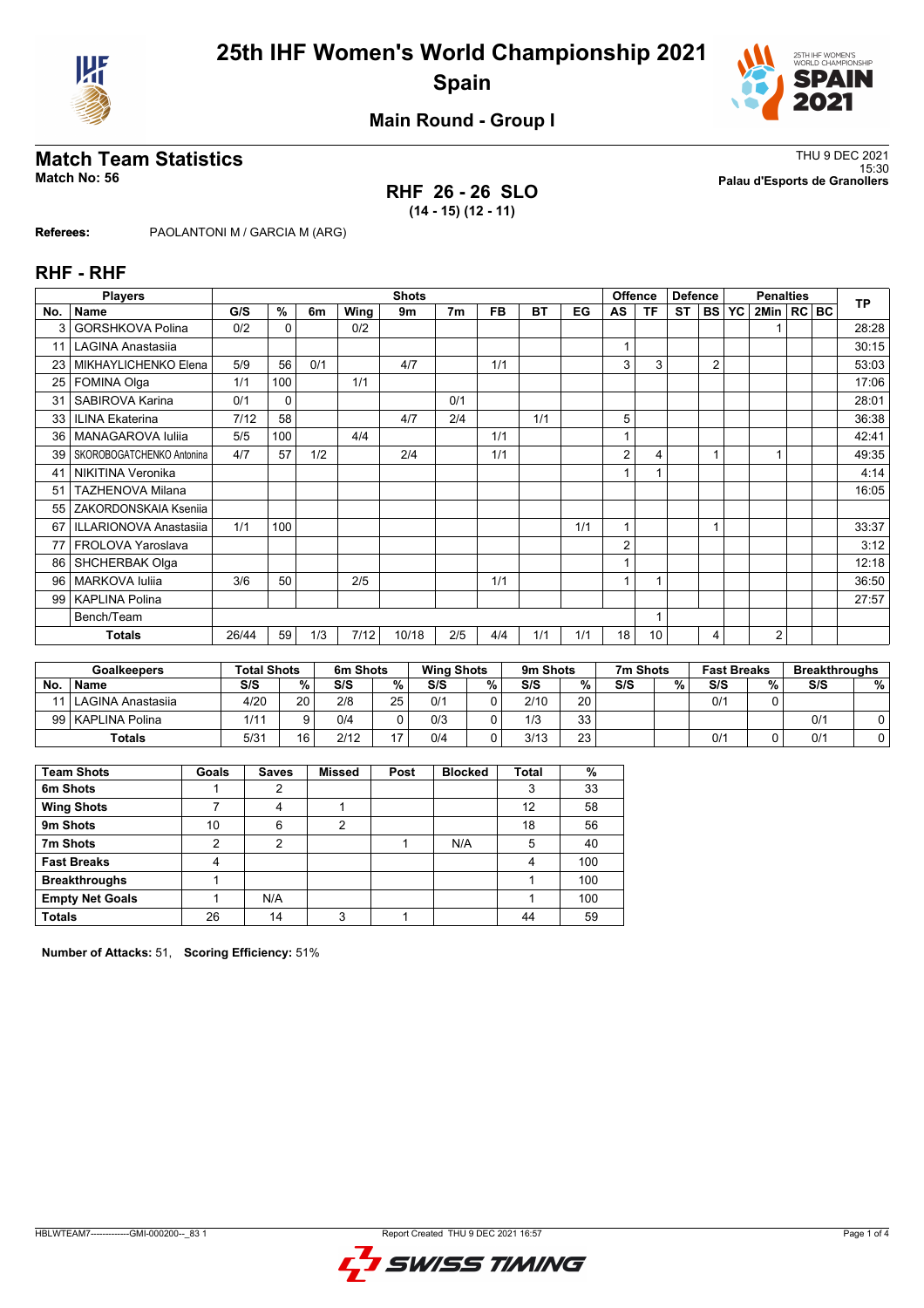

# **25th IHF Women's World Championship 2021 Spain**



## **Main Round - Group I**

**RHF 26 - 26 SLO (14 - 15) (12 - 11)**

**Match Team Statistics** Thu 9 DEC 2021 15:30 **Match No: 56 Palau d'Esports de Granollers**

**Referees:** PAOLANTONI M / GARCIA M (ARG)

## **RHF - RHF**

| <b>Players</b><br>Goals / Shots |             |                                   |     |     | <b>Shots Distribution</b>       |               |     |            |     |                      |                                   |                 |
|---------------------------------|-------------|-----------------------------------|-----|-----|---------------------------------|---------------|-----|------------|-----|----------------------|-----------------------------------|-----------------|
| 3 GORSHKOVA P                   | 11 LAGINA A |                                   |     |     | 23 MIKHAYLICHENKO E 25 FOMINA O | 31 SABIROVA K |     | 33 ILINA E |     |                      |                                   | 36 MANAGAROVA I |
|                                 |             | 1/1                               |     | 0/1 |                                 |               |     |            |     |                      | 1/1                               |                 |
|                                 |             |                                   | 0/1 |     | $2/2$ $\blacksquare$ 1/1        |               |     |            | 0/1 | 2/4                  | $\blacksquare$ $\blacksquare$ 2/2 | 1/1             |
| $\blacksquare$ 0/1              |             | $\blacksquare$ $\blacksquare$ 2/4 |     |     |                                 |               | u a | 1/1        |     | $4/4$ $\blacksquare$ |                                   | 1/1             |
| 1-Missed                        |             |                                   |     |     |                                 | 1-Post        |     | 2-Missed   |     |                      |                                   |                 |
|                                 |             |                                   |     |     |                                 |               |     |            |     |                      |                                   |                 |

| 39 SKOROBOGATCHENKO A  | 1 NIKITINA V<br>-41<br>--- | 51 TAZHENOVA M | 55 ZAKORDONSKAIA K | 67 ILLARIONOVA A<br>. | <b>77 FROI OVA Y</b><br>------ | 86 SHCHERBAK O |
|------------------------|----------------------------|----------------|--------------------|-----------------------|--------------------------------|----------------|
| $\sim$<br>$\mathbf{u}$ |                            | -------        | ____________       |                       |                                |                |
|                        |                            |                |                    | 1/1                   |                                |                |
| 12/4<br>0/1            |                            |                |                    |                       |                                |                |

| 96 MARKOVA I |     | 99 KAPLINA P |  |
|--------------|-----|--------------|--|
|              | 1/2 |              |  |
|              |     |              |  |
| 1/2          | 0/1 |              |  |

**Team** Goals / Shots

3-Missed 1-Post

В



Saves / Shots

| 2/6 | 0/2 | 0/4 |
|-----|-----|-----|
| 1/4 |     | 1/1 |
| 0/7 | 0/1 | 1/6 |

| 11 LAGINA A   |     |                  |
|---------------|-----|------------------|
| 1/3           | 0/1 | $\overline{0/4}$ |
| ı<br>1/3<br>l |     | 1/1              |
| 0/5           |     | 1/3              |
| 99 KAPLINA P  |     |                  |
| 1/3           | Ō/1 |                  |
| 0/1           |     |                  |
| 0/2           | 0/1 | 0/3              |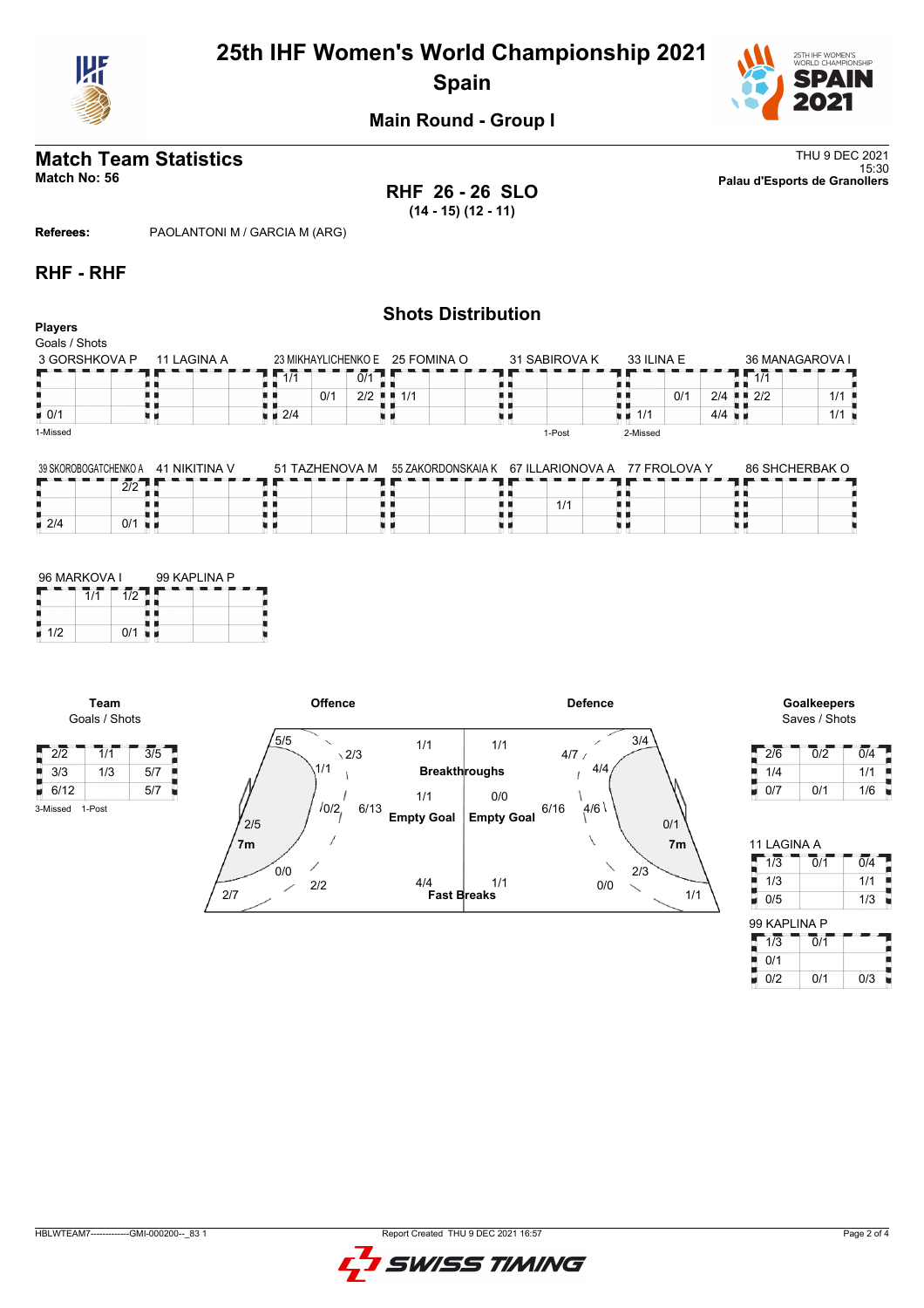



**Main Round - Group I**

**RHF 26 - 26 SLO (14 - 15) (12 - 11)**

**Match Team Statistics** Thu 9 DEC 2021 15:30 **Match No: 56 Palau d'Esports de Granollers**

**Referees:** PAOLANTONI M / GARCIA M (ARG)

## **SLO - Slovenia**

|                 | <b>Players</b>              |       |              |       |      | <b>Shots</b> |                |           |           |    |                         | Offence   | <b>Defence</b> |           |           | <b>Penalties</b> |  | <b>TP</b> |
|-----------------|-----------------------------|-------|--------------|-------|------|--------------|----------------|-----------|-----------|----|-------------------------|-----------|----------------|-----------|-----------|------------------|--|-----------|
| No.             | Name                        | G/S   | %            | 6m    | Wing | 9m           | 7 <sub>m</sub> | <b>FB</b> | <b>BT</b> | EG | AS                      | <b>TF</b> | <b>ST</b>      | <b>BS</b> | <b>YC</b> | 2Min   RC BC     |  |           |
| 4               | <b>NOVAK Erin</b>           |       |              |       |      |              |                |           |           |    |                         |           |                |           |           |                  |  |           |
| 6               | GROS Ana                    | 4/10  | 40           | 1/2   |      | 3/7          | 0/1            |           |           |    | 6                       | 4         |                |           |           |                  |  | 40:07     |
| 7               | <b>OMOREGIE Elizabeth</b>   | 0/2   | $\mathbf{0}$ |       |      | 0/2          |                |           |           |    |                         |           |                |           |           |                  |  | 24:48     |
| 9               | <b>ZABJEK Nina</b>          |       |              |       |      |              |                |           |           |    |                         |           |                |           |           |                  |  | 22:13     |
| 10              | STANKO Tjasa                | 7/12  | 58           | 2/2   |      | 5/10         |                |           |           |    | 3                       |           |                |           |           |                  |  | 50:22     |
| 16 <sup>1</sup> | <b>VOJNOVIC Maja</b>        |       |              |       |      |              |                |           |           |    |                         |           |                |           |           |                  |  |           |
| 17 <sup>1</sup> | LJEPOJA Natasa              | 4/5   | 80           | 3/4   |      |              |                |           | 1/1       |    |                         |           |                |           |           |                  |  | 41:57     |
| 18              | <b>ZULIC Nina</b>           | 3/4   | 75           | 2/3   |      | 1/1          |                |           |           |    | 5                       | 3         |                |           |           | $\overline{2}$   |  | 44:56     |
| 20              | <b>VARAGIC Alja</b>         | 2/4   | 50           |       | 1/1  | 1/3          |                |           |           |    |                         |           |                |           |           |                  |  | 21:58     |
| 21              | PANDZIC Amra                |       |              |       |      |              |                |           |           |    |                         |           |                |           |           |                  |  | 54:27     |
| 28              | <b>SVETIK Maja</b>          | 3/4   | 75           | 1/1   | 2/3  |              |                |           |           |    | $\overline{\mathbf{A}}$ |           | $\overline{1}$ |           |           |                  |  | 29:26     |
| 35              | <b>HRVATIN</b> Ema          |       |              |       |      |              |                |           |           |    |                         |           |                |           |           |                  |  |           |
| 41              | <b>BEGANOVIC Aneja</b>      |       |              |       |      |              |                |           |           |    |                         |           |                |           |           |                  |  | 11:51     |
| 44              | MRMOLJA Dominika            |       |              |       |      |              |                |           |           |    |                         |           |                |           |           |                  |  |           |
| 66              | <b>GOMILAR ZICKERO Tija</b> | 1/1   | 100          |       |      |              |                | 1/1       |           |    |                         |           |                |           |           |                  |  | 47:59     |
| 96 <sup>1</sup> | <b>KRAMAR Petra</b>         | 2/2   | 100          | 1/1   | 1/1  |              |                |           |           |    | $\overline{\mathbf{A}}$ |           |                |           |           |                  |  | 29:56     |
|                 | Bench/Team                  |       |              |       |      |              |                |           |           |    |                         |           |                |           |           |                  |  |           |
|                 | <b>Totals</b>               | 26/44 | 59           | 10/13 | 4/5  | 10/23        | 0/1            | 1/1       | 1/1       |    | 17                      | 10        |                |           |           | 6                |  |           |

|    | <b>Goalkeepers</b> | <b>Total Shots</b> |    | 6m Shots |    | <b>Wing Shots</b> |    | 9m Shots |    | 7m Shots |    | <b>Fast Breaks</b> |   | <b>Breakthroughs</b> |   |
|----|--------------------|--------------------|----|----------|----|-------------------|----|----------|----|----------|----|--------------------|---|----------------------|---|
| No | <b>Name</b>        | S/S                | %  | S/S      | %  | S/S               | %  | S/S      | %  | S/S      | %  | S/S                | % | S/S                  | % |
|    | 16   VOJNOVIC Maja |                    |    |          |    |                   |    |          |    |          |    |                    |   |                      |   |
|    | 21   PANDZIC Amra  | 14/39              | 36 | 2/3      | 67 | 4/11              | 36 | 6/16     | 38 | 2/4      | 50 | 0/4                |   | 0/1                  |   |
|    | EG                 |                    |    |          |    |                   |    |          |    |          |    |                    |   |                      |   |
|    | <b>Totals</b>      | 14/40              | 35 | 2/3      | 67 | 4/11              | 36 | 6/16     | 38 | 2/4      | 50 | 0/4                |   | 0/1                  |   |

| <b>Team Shots</b>      | Goals | <b>Saves</b> | <b>Missed</b> | Post | <b>Blocked</b> | Total | %   |
|------------------------|-------|--------------|---------------|------|----------------|-------|-----|
| 6m Shots               | 10    | 2            |               |      |                | 13    | 77  |
| <b>Wing Shots</b>      | 4     |              |               |      |                | 5     | 80  |
| 9m Shots               | 10    | 3            | 3             | 4    | 3              | 23    | 43  |
| 7m Shots               |       |              |               |      | N/A            |       | 0   |
| <b>Fast Breaks</b>     |       |              |               |      |                |       | 100 |
| <b>Breakthroughs</b>   |       |              |               |      |                |       | 100 |
| <b>Empty Net Goals</b> |       | N/A          |               |      |                |       |     |
| <b>Totals</b>          | 26    | 5            | 3             | 6    | Λ              | 44    | 59  |

**Number of Attacks:** 51, **Scoring Efficiency:** 51%